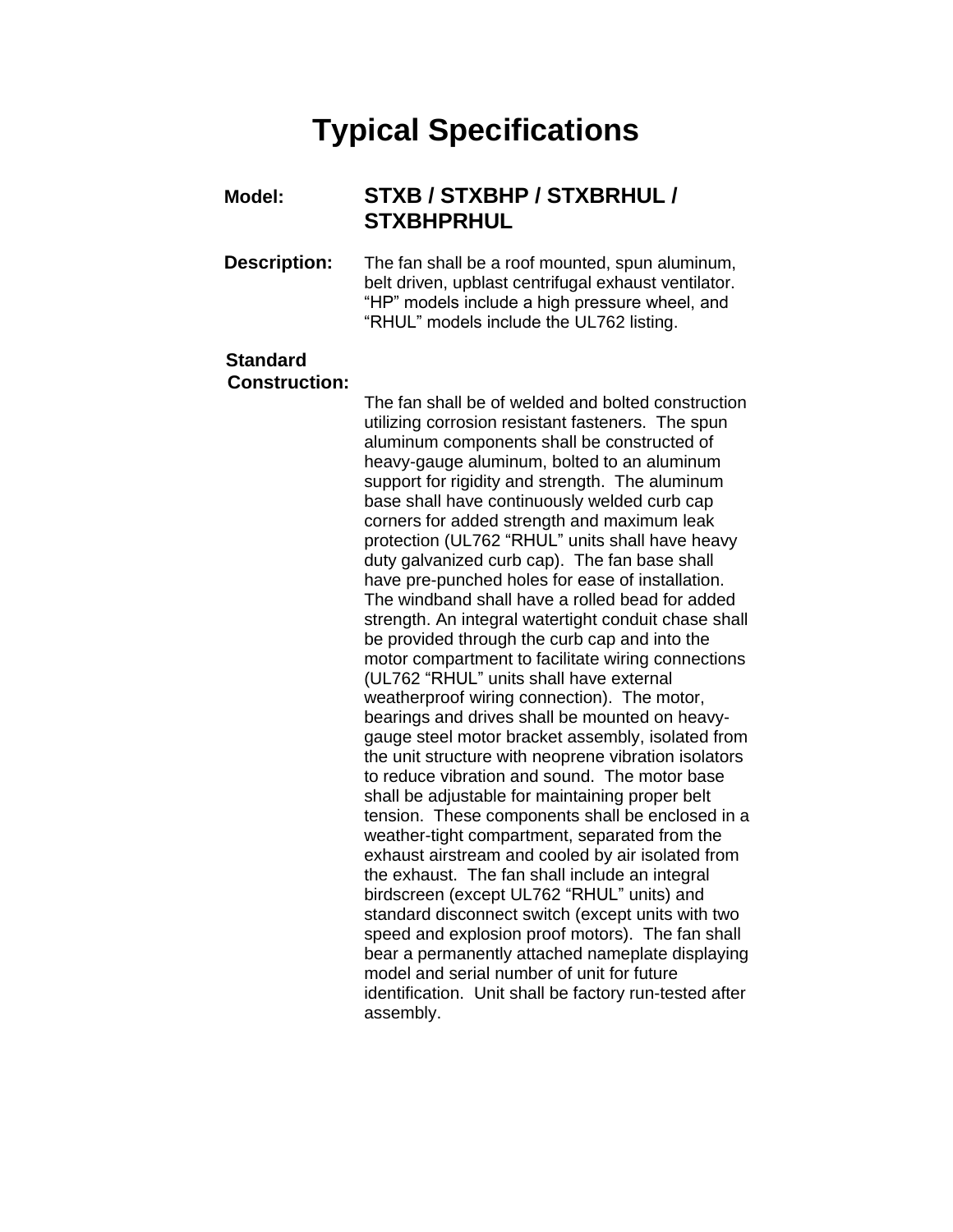| <b>Wheel:</b>                             | Wheel shall be non-overloading backward inclined<br>centrifugal, constructed of heavy-gauge aluminum,<br>including a precision machined cast aluminum.<br>Wheel inlet shall overlap an aerodynamic deep<br>spun aluminum inlet cone to provide optimum air<br>and sound performance. Wheel shall be statically<br>and dynamically balanced in accordance with<br>AMCA Standard 204-05, Balance Quality and<br><b>Vibration Levels for Fans.</b> |
|-------------------------------------------|-------------------------------------------------------------------------------------------------------------------------------------------------------------------------------------------------------------------------------------------------------------------------------------------------------------------------------------------------------------------------------------------------------------------------------------------------|
| <b>Motors</b><br>and Electrical:          | Motor shall be heavy duty type with permanently<br>lubricated sealed ball bearings and furnished at the<br>specified voltage, phase and enclosure.                                                                                                                                                                                                                                                                                              |
| <b>Bearings</b><br>and Shaft:             | Bearings shall be designed and individually tested<br>specifically for use in air handling applications.<br>Construction shall be heavy duty regreasable ball<br>type in a cast iron pillow block housing selected for<br>a minimum L50 life in excess of 200,000 hours at<br>maximum cataloged operating speed. Fan shafts<br>shall be precision ground and polished.                                                                          |
| <b>Drives and</b><br><b>Belts:</b>        | Belts shall be oil and heat resistant, non-static type.<br>Drives shall be precision machined cast iron type,<br>keyed and securely attached to the wheel and<br>motor shafts. Drives shall be sized for 150 percent<br>of the installed motor horsepower. The variable<br>pitch motor sheave must be factory set to the<br>specified fan RPM range.                                                                                            |
| <b>Options and</b><br><b>Accessories:</b> | Optional accessories shall be provided either<br>factory installed or field installed as detailed in the<br>fan schedules.                                                                                                                                                                                                                                                                                                                      |
| <b>Certifications:</b>                    | Fan shall be listed by Underwriters Laboratories<br>cULus 705 when specified in the fan schedule. Fan<br>shall be listed by Underwriters Laboratories cULus<br>762 "RHUL" Power Ventilator for Restaurant<br>Exhaust Appliances when specified in the fan<br>schedule. Fan shall bear the AMCA certified<br>ratings seal for sound and air performance.                                                                                         |
| <b>Warranty:</b>                          | Manufacturer's warranty shall apply for a period of 5 years<br>(housing, bearings, shaft, wheel) and 1 year (motor) for<br>cULus 705. See warranty certificate for details. cULus                                                                                                                                                                                                                                                               |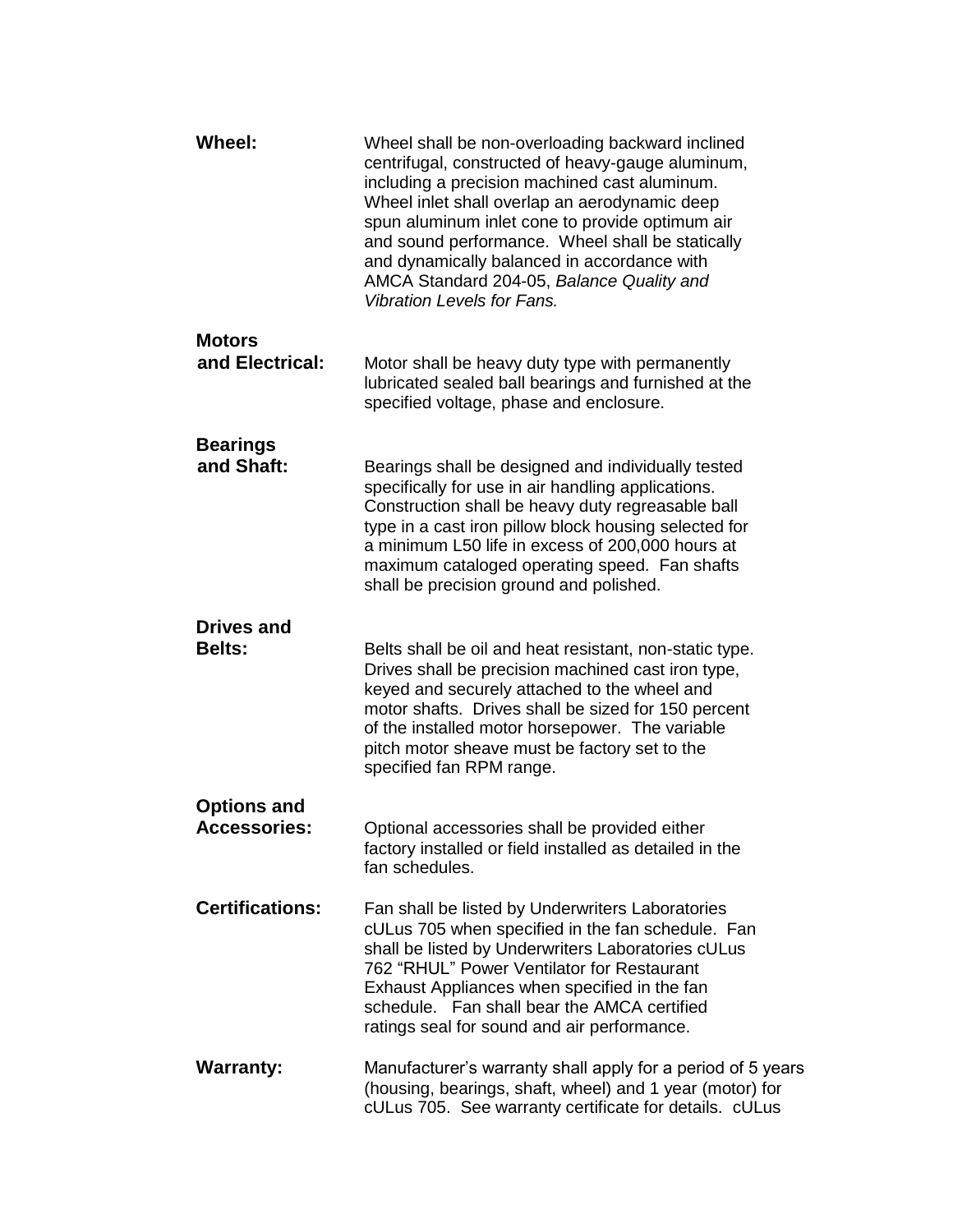762 "RHUL" units shall have 1 year fan and motor warranty.

Product: Fan shall be model STXB / STXBHP / STXBRHUL / STXBHPRHUL as manufactured by S&P USA Ventilation Systems, LLC of Jacksonville, FL, a division of Soler & Palau Ventilation Group.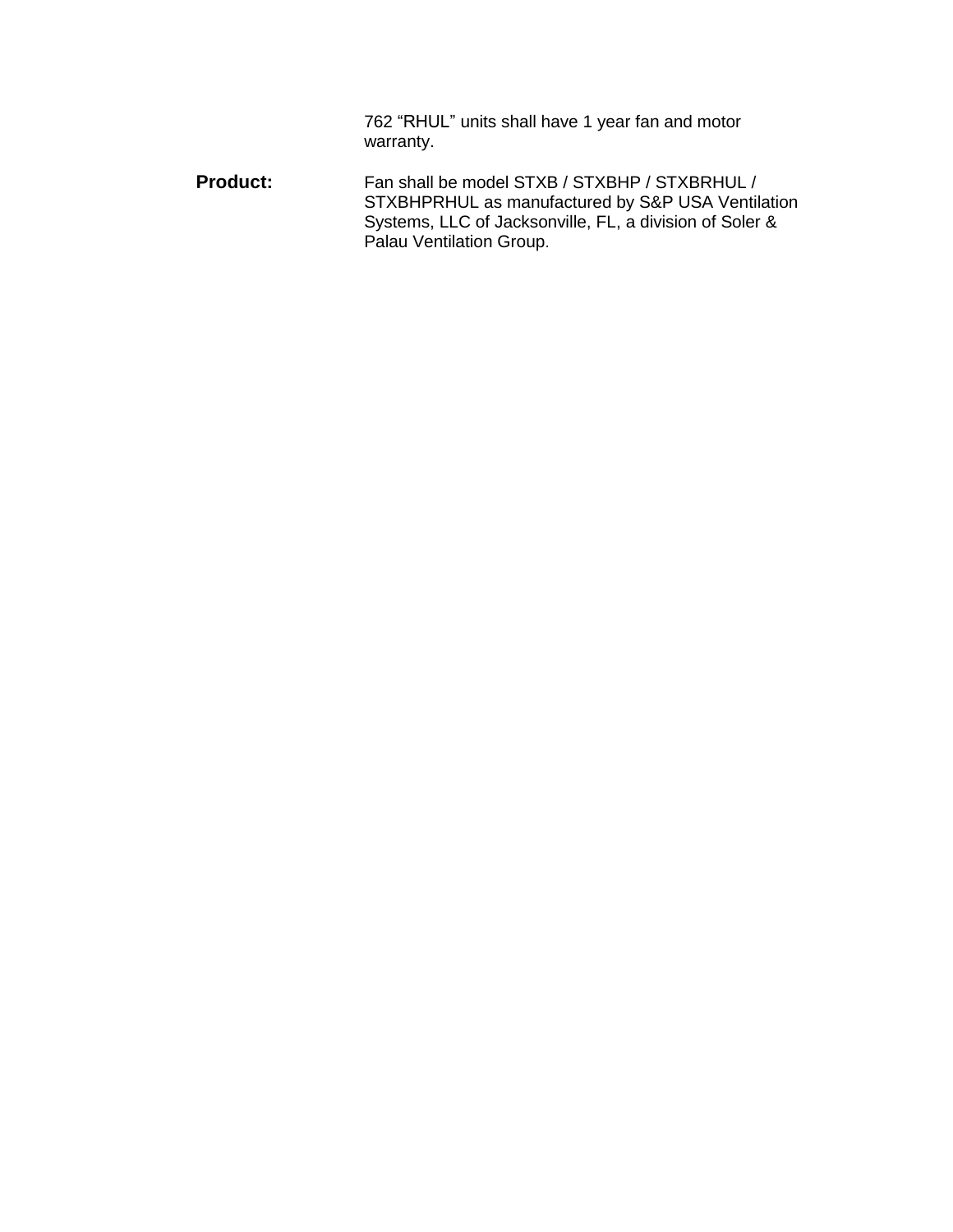## **Typical Specifications**

#### **Model: STXBW / STXBWHP / STXBWRHUL / STXBWHPRHUL**

**Description:** The fan shall be a wall mounted, spun aluminum, belt driven, centrifugal exhaust ventilator. "HP" models include a high pressure wheel, and "RHUL" models include the UL762 listing.

### **Standard Construction:**

The fan shall be of welded and bolted construction utilizing corrosion resistant fasteners. The spun aluminum components shall be constructed of heavy-gauge aluminum, bolted to an aluminum support structure for rigidity and strength with internal and external reinforcements specifically designed for wall mount installations. The aluminum base shall have continuously welded curb cap corners for added strength and maximum leak protection (UL762 "RHUL" units shall have heavy duty galvanized curb cap). The fan base shall have pre-punched mounting holes. The windband shall have a rolled bead for added strength. An integral watertight conduit chase shall be provided through the curb cap and into the motor compartment to facilitate wiring connections (UL762 "RHUL" units shall have external weatherproof wiring connection). The motor, bearings and drives shall be mounted on heavygauge steel motor bracket assembly, isolated from the unit structure with neoprene vibration isolators to reduce vibration and sound. The motor base shall be adjustable for maintaining proper belt tension. These components shall be enclosed in a weather-tight compartment, separated from the exhaust airstream and cooled by air isolated from the exhaust. The fan shall include an integral birdscreen (except UL762 "RHUL" units) and standard disconnect switch (except units with two speed and explosion proof motors). The fan shall bear a permanently attached nameplate displaying model and serial number of unit for future identification. Unit shall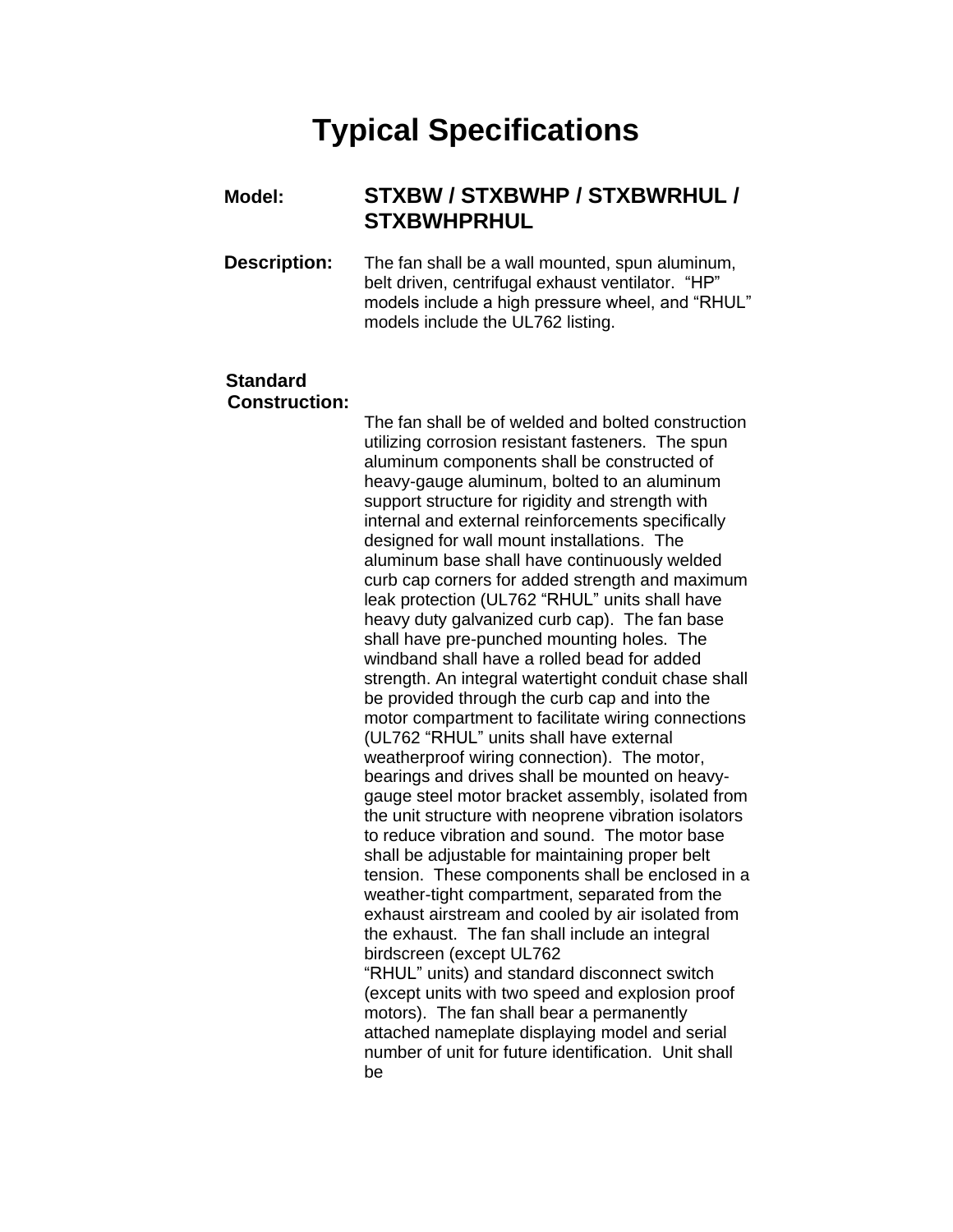|                                           | factory run-tested after assembly.                                                                                                                                                                                                                                                                                                                                                                                                              |
|-------------------------------------------|-------------------------------------------------------------------------------------------------------------------------------------------------------------------------------------------------------------------------------------------------------------------------------------------------------------------------------------------------------------------------------------------------------------------------------------------------|
| Wheel:<br><b>Motors</b>                   | Wheel shall be non-overloading backward inclined<br>centrifugal, constructed of heavy-gauge aluminum,<br>including a precision machined cast aluminum.<br>Wheel inlet shall overlap an aerodynamic deep<br>spun aluminum inlet cone to provide optimum air<br>and sound performance. Wheel shall be statically<br>and dynamically balanced in accordance with<br>AMCA Standard 204-05, Balance Quality and<br><b>Vibration Levels for Fans.</b> |
| and Electrical:                           | Motor shall be heavy duty type with permanently<br>lubricated sealed ball bearings and furnished at the<br>specified voltage, phase and enclosure.                                                                                                                                                                                                                                                                                              |
| <b>Bearings</b><br>and Shaft:             | Bearings shall be designed and individually tested<br>specifically for use in air handling applications.<br>Construction shall be heavy duty regreasable ball<br>type in a cast iron pillow block housing selected for<br>a minimum L50 life in excess of 200,000 hours at<br>maximum cataloged operating speed. Fan shafts<br>shall be precision ground and polished.                                                                          |
| <b>Drives and</b><br><b>Belts:</b>        |                                                                                                                                                                                                                                                                                                                                                                                                                                                 |
|                                           | Belts shall be oil and heat resistant, non-static type.<br>Drives shall be precision machined cast iron type,<br>keyed and securely attached to the wheel and<br>motor shafts. Drives shall be sized for 150 percent<br>of the installed motor horsepower. The variable<br>pitch motor sheave must be factory set to the<br>specified fan RPM range.                                                                                            |
| <b>Options and</b><br><b>Accessories:</b> | Optional accessories shall be provided either<br>factory installed or field installed as detailed in the<br>fan schedules.                                                                                                                                                                                                                                                                                                                      |
| <b>Certifications:</b>                    | Fan shall be listed by Underwriters Laboratories<br>cULus 705 when specified in the fan schedule. Fan<br>shall be listed by Underwriters Laboratories cULus<br>762 "RHUL" Power Ventilator for Restaurant<br>Exhaust Appliances when specified in the fan<br>schedule. Fan shall bear the AMCA certified<br>ratings seal for sound and air performance.                                                                                         |
| <b>Warranty:</b>                          | Manufacturer's warranty shall apply for a period of 5 years<br>(housing, bearings, shaft, and wheel) and 1 year (motor)<br>for cULus 705. See warranty certificate for details. cULus                                                                                                                                                                                                                                                           |